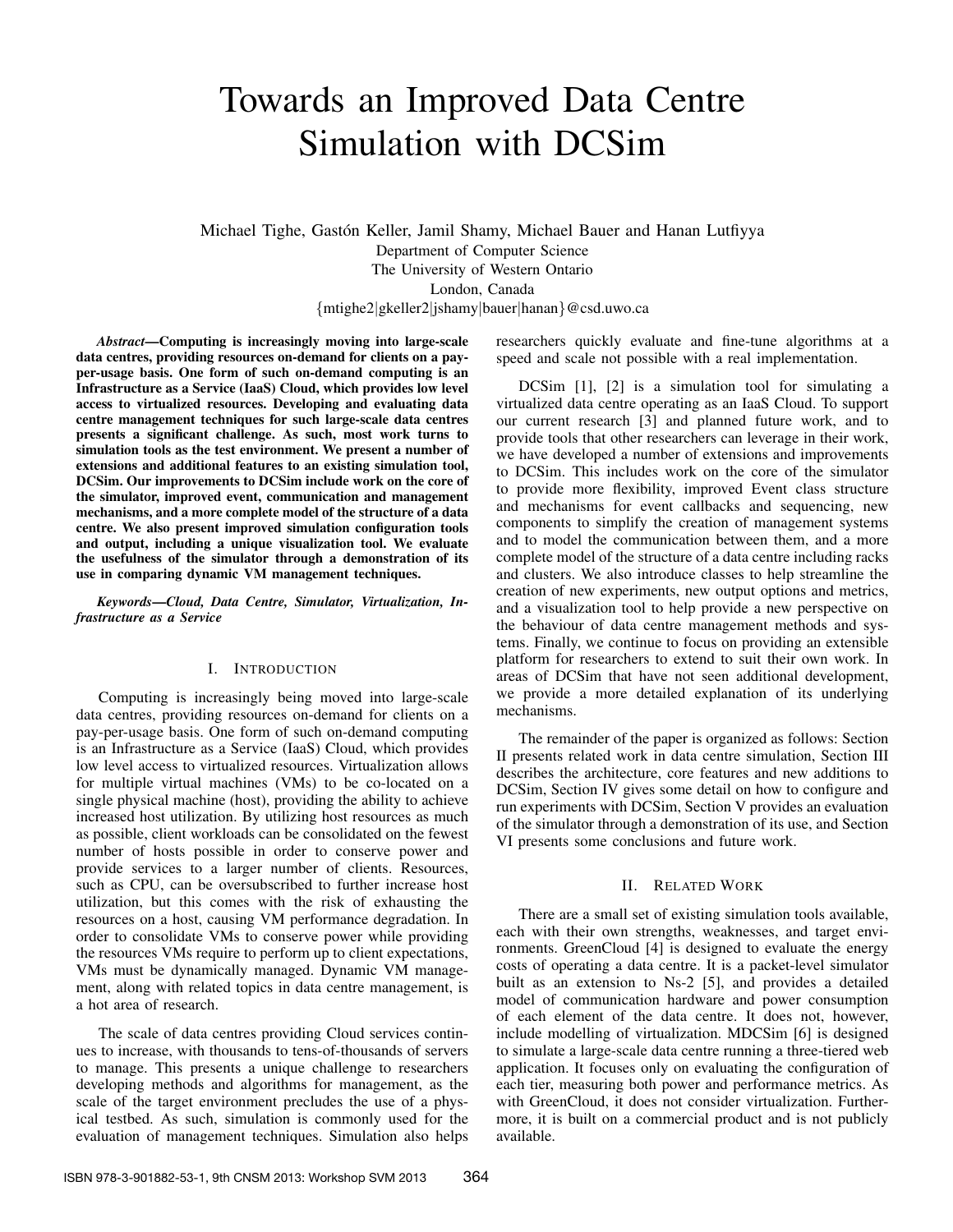GDCSim (Green Data Centre Simulator) [7] aims to help researchers fine-tune the interactions between management systems and the physical layout of the data centre, including thermal and cooling interactions with workload placement. This tool does not consider multiple tenants of the data centre, nor does it consider virtualization.

CloudSim [8] simulates a virtualized data centre, with multiple clients operating VMs. However, it implements an HPC-style workload, with *Cloudlets* (jobs) submitted by users to VMs for processing. It can be manipulated to simulate an interactive, continuous workload such as a web server [9], but it lacks a real model of such an application. An extension of CloudSim, NetworkCloudSim [10], considers communication costs between VMs performing parallel computations, but again focuses on HPC-style workloads rather than interactive workloads. Additionally, our work on DCSim adds data centre organization components such as racks and clusters not present in CloudSim.

SimWare [11] targets the modelling of data centre cooling and power costs, including the impact of server fan power consumption as related to the temperature of the data centre, and air travel time from CRACs to servers. Their simulated client workload is based on traces of HPC systems, rather than interactive applications.

DCSim [1], [2] models a virtualized data centre providing IaaS to multiple tenants, with a focus on interactive workloads such as web applications. It can model replicated VMs sharing incoming workload, as well as dependencies between VMs that are part of a multi-tiered application. It also provides metrics to gauge SLA violations, power consumption, and other performance metrics that serve to evaluate a data centre management approach or system. Furthermore, DCSim is designed to be easily extended, implementing new features and functionality. This work presents new built-in features for DCSim, as well as new modifications to the underlying simulator to provide more flexibility for future extensions.

#### III. DCSIM ARCHITECTURE & COMPONENTS

DCSim is an event-based simulation tool, written in the Java programming language. It is designed to be easily extended to include new features and functionality, so as to support research in the area of data centre management. Figure 1 gives a high-level overview of the basic data centre model implemented by DCSim. The remainder of this section outlines the components and underlying mechanisms that drive DCSim, as well as new features and improvements which have been recently added to the simulator.

#### *A. Simulation Engine*

As DCSim is intended to be a simulation platform that can be extended to suit the needs of a particular area of research, it is useful to take a look at the mechanism by which DCSim advances through simulated time in order to help gauge the feasibility of possible extensions. Furthermore, we have enhanced the functionality of DCSim by adding a post-scheduling hook whereby data centre components can create new events or move existing events based on dynamic resource scheduling. This allows the simulation of operations and processes that exhibit variable runtime based on available



Fig. 1: Data Centre Model

resources. This feature is included primarily for the planned future development of variable VM migration times (due to changes in available network bandwidth), and batch/HPC type jobs whose runtime is based on dynamically scheduled CPU. Algorithm 1 outlines a simplified version of the main simulation loop.

- 1:  $simTime = 0$
- 2: while *eventQueue* not empty && *simT ime* ≤ *duration* do
- 3: scheduleResources()
- 4: postScheduling()
- 5: *e* = peek(*eventQueue*)
- 6:  $\sin\text{Time} = e.\text{getTime}()$
- 7: advanceSimulation(*simT ime*)
- 8: updateMetrics()
- 9: performLogging()
- 10: while *eventQueue* not empty &&
- peek(*eventQueue*).getTime() = *simT ime* do 11: *e* = pop(*eventQueue*)
- 12: handleEvent(*e*)
- 13: end while
- 14: end while

# Algorithm 1: Main Simulation Loop

The *eventQueue* contains all future events that must be executed, *simT ime* records the current simulation time, and *duration* is the length of the simulation (in simulation time). The outer loop is responsible for advancing in simulation time to the next scheduled event(s). Changes to data centre state only occur via events; in-between events, the state of the data centre is static. The first phase of the loop uses the current data centre state to *schedule resources* (line 3), in which an allocation of resources/second for each VM is calculated (see Section III-F). CPU scheduling is based on current application demands, in a fair-share manner up to the maximum capacity of the Host processor.

Next (line 4), data centre components get a chance to create or revise future events based on the newly calculated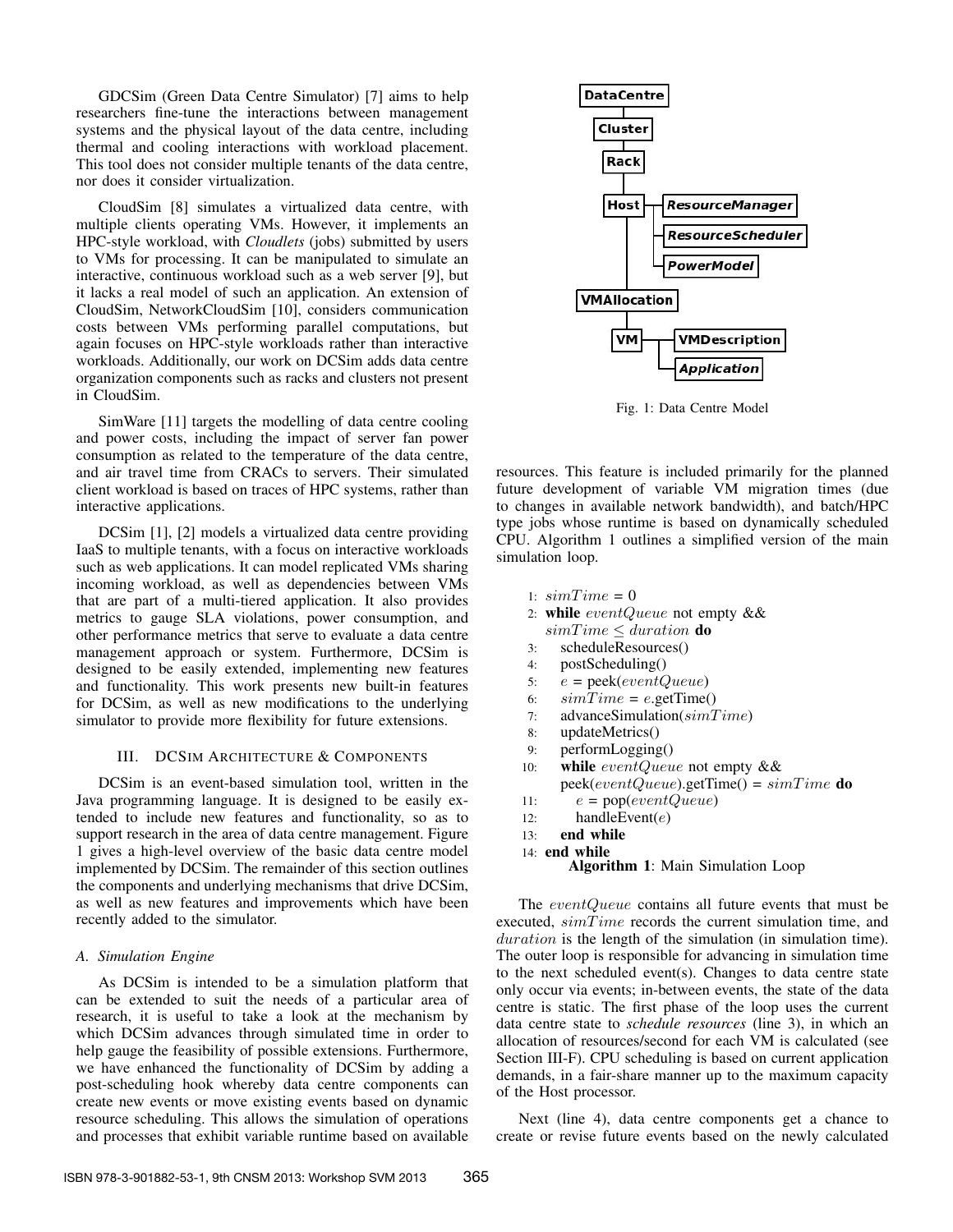resource scheduling. We then check for the simulation time of the next event (which may have changed based on processing in postScheduling()), and *advance* the simulation to the time of the next event using the calculated resource scheduling (lines 6 & 7). Simulation metrics are then updated (see Section IV-B) and logging is performed. The inner loop (lines 10 to 13) executes all events that take place at the current simulation time. The process is then repeated to advance to the next set of events.

#### *B. Events*

As DCSim is an event-driven simulation, all actions, operations and state changes in the simulation are triggered by an Event. Events are also used for communication between data centre elements and management components. The basic properties of an Event are the simulator component(s) that will receive the Event, and the time at which to execute it. Events are ordered such that, in the case of multiple Events being executed at the same simulation time, they are executed in the order in which they were sent. Any component can send an Event to another component, or to itself in order to trigger some functionality at a specific time in the future. The basic Event class is abstract, with specific Event types implementing any behaviour or storing any data they require.

There are a number of hooks and methods which can be used to add additional functionality to an Event. Pre-execution and post-execution methods can be implemented to perform operations before and after the Event is executed, such as logging Event details. An Event Callback can also be registered with an Event, allowing one or more objects to be notified once an Event has been executed. In some cases, an Event can cause several other Events to be generated in order to complete an operation, which may require the post-execution and callback methods to be triggered only after the complete sequence of Events has been executed. To accomplish this, Events can be strung together in a sequence. For example, instructing a Host (i.e., a server; see Section III-C) to boot up involves one Event sent to the Host, and another Event sent by the Host to itself some time later indicating the completion of the operation (Hosts take time to boot). These Events are added in sequence together, allowing a management component to receive a callback only once the full boot up operation has completed.

A special Event subclass, MessageEvent, can be used for communication between components by extending it with any additional functionality required. MessageEvent automatically keeps track of the number of messages of each specific subclass that are sent during the simulation. Finally, a special type of Event, called the RepeatingEvent, can be used to trigger repeated executions of the Event on a regular interval.

#### *C. VMs, Hosts, Racks & Clusters*

DCSim uses a series of abstractions to organize the architecture of a data centre. These abstractions are VM, Host, Rack, Cluster and DataCentre. In DCSim, a data centre consists of a collection of clusters, each cluster being a collection of racks, and each rack a collection of hosts. Both Cluster and Rack are designed to be homogeneous collections (in terms of their composing elements), but DataCentre may be an heterogeneous collection.

*1) VM:* A VM in DCSim represents a virtual machine running a single *application*. The properties and requirements of a VM are defined in its VMDescription, which is used to create an instance of the VM. The VMDescription defines the number of virtual cores and the amount of CPU, memory, bandwidth and storage resources requested. In its present state, DCSim allocates memory, bandwidth and storage statically to a VM, in the full requested amount (they are not oversubscribed). CPU resources, however, do not need to be fully allocated, allowing a host CPU to be oversubscribed. Once a VM is created and started on a host, its CPU requirements are driven dynamically by the needs of the application it is running (See Section III-E for details on applications in DCSim).

In order to perform dynamic management of VMs in a data centre, VMs must be moved from one Host to another using VM Live Migration. VM Live Migration allows a VM to be moved to another physical machine with minimal downtime. DCSim supports simulating VM Live Migration, and calculates the time to migrate a VM based on available bandwidth and VM memory size.

*2) Host:* A host represents a physical machine in the data centre, capable of running VMs. Its physical properties are defined by the following set of attributes: the number of CPUs; the number of cores per CPU; core capacity; memory capacity; network capacity; storage capacity; and a power model. Core capacity is defined in terms of CPU Units, where one CPU unit is equivalent to 1MHz of processor speed (e.g., a 2.4GHz processor has 2400 CPU units). The power model defines how much power the host consumes at a given CPU utilization level, and is calculated using results from the SPECPower benchmark [12]. The resource utilization of the host at any given time is calculated as the sum of the resources in use by the set of VMs it is hosting (including its privileged domain). A host can be in one of three states: on, off, or suspended. VMs are only given resources to run their applications when the host is in the on state. The host consumes some small amount of power when in the suspended state, and no power when  $\circ$  ff. Transition times between states can be defined in the simulation configuration file.

*3) Rack:* A rack represents a collection of hosts in the data centre. This collection is homogeneous; that is, all hosts in the rack are of the same type. A rack has a given number of *slots* that can be filled with hosts, and this number may vary between racks. A rack counts also with two switches to which every host in the rack is connected.

*4) Cluster:* A cluster represents a collection of racks in the data centre. This collection too is homogeneous. The number of racks per cluster is not fixed, so different clusters can have different numbers of composing elements. The cluster also contains two collections of switches, one for the data network and one for the management network (more information on networks in the next section).

#### *D. Data Centre Network*

In DCSim, a data centre has two different networks: a data network and a management network. The first is used to meet the communication needs of the hosted VMs, while the second is used for the internal management of the data centre. VM migrations make use of the management network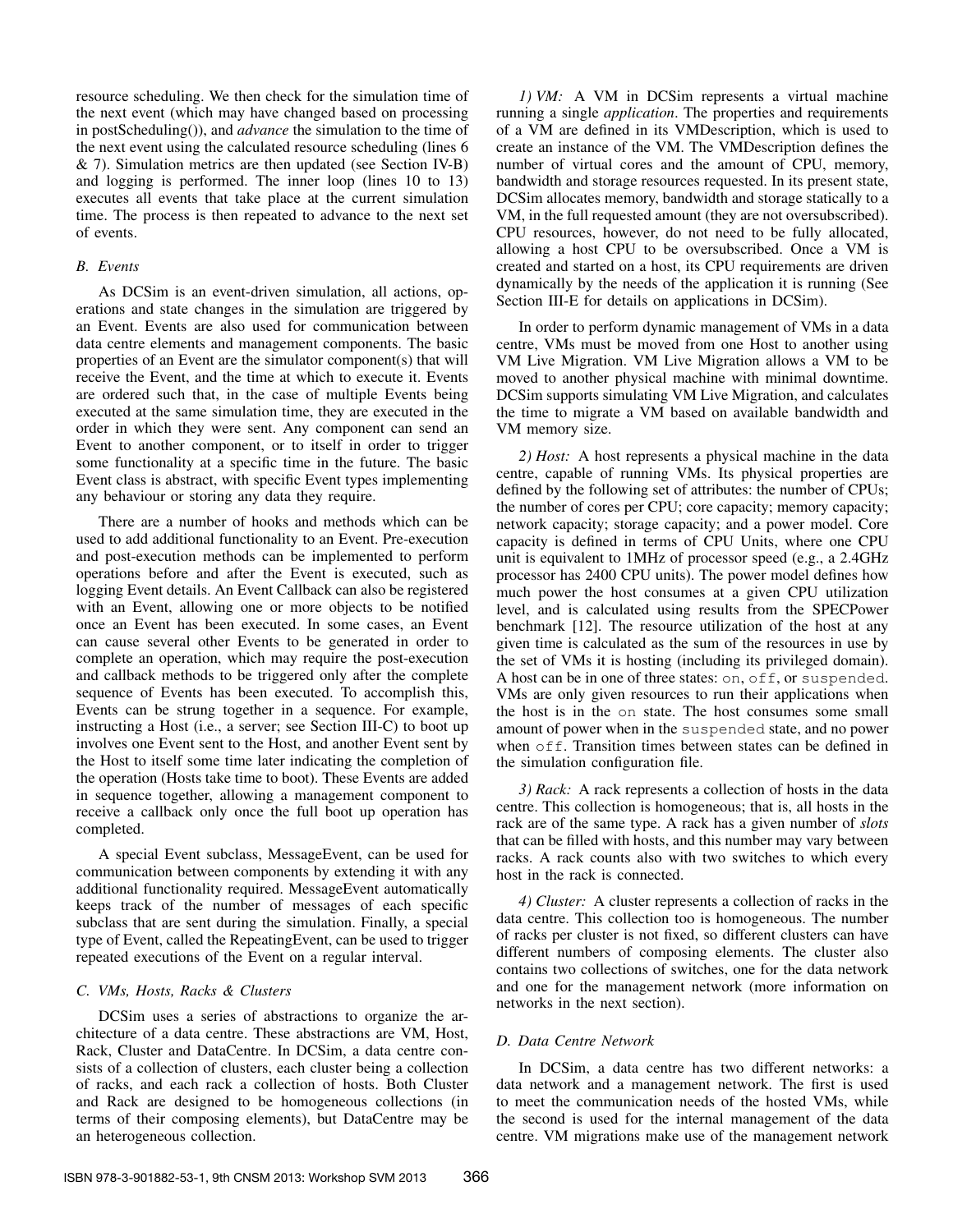

Fig. 2: Application Model

as do status update messages or migration requests exchanged between management entities.

A network consists of nodes and edges, namely, *NetworkElement* objects and *Link* objects. A Link has a certain bandwidth capacity and it connects two NetworkElement objects. There are two types of NetworkElement: *NetworkCard* and *Switch*.

Every Host has two network cards, one for each network. These network cards are connected through links to their corresponding switch in the rack (two switches per rack, one per network). At cluster-level, two network arrangements are possible: one, every rack in the cluster is connected to a single switch (per network), which is referred to as *main switch* and requires as many ports as there are racks in the cluster; and two, there is a two-level hierarchy of switches (per network), where racks are connected to low-level switches and low-level switches are connected to a single high-level switch (referred to as *main switch*). At data centre-level, there is a central switch (per network) to which each cluster's main switch is connected.

#### *E. Application Model*

Each VM in DCSim runs a single Application. The Application determines the current resource requirements of the VM, and records whether or not these requirements have been met. Application is an abstact class, extended to model different types of applications, such as interactive applications and batch/HPC style jobs. At present, DCSim has only an interactive application model (such as a web application), although short-term future work includes the addition of a batch/HPC application model.

In the interactive application model (Figure 2), we define a Service as a set of one or more application instances cooperating together to provide a specific service to a set of clients, coupled with a Workload component which defines the current (dynamic) level of incoming workload (i.e. requests). A Service is composed of at least one Service Tier. We define a Service Tier as a set of identical Application instances, running each within their own VM, which split incoming workload via a Load Balancer element. Multiple Service Tiers within a Service are ordered, whereby the amount of work being completed by one tier is used as the input level for the next tier.

The Workload component defines the *level* of incoming work at any given time in the simulation, akin to *requests per second*. The Application uses this incoming workload level to calculate the amount of CPU resource it requires, which is calculated linearly using a specified number of CPU units required per unit of work. Changes in incoming workload level can be generated randomly, or can be driven by a trace. A trace specifies normalized workload levels in the range of [0, 1] at regular time intervals. We have generated a set of trace files based on freely available web server traces. We divide the original trace into equal length segments (120 second intervals), and total the number of requests received in each interval. We then normalize the values of each interval. The normalized traces can then be scaled by the Workload to any size required. The Workload component dynamically adjusts the workload level by scheduling simulation Events to update the workload level for each change specified in the trace.

It may be the case that a VM does not receive the CPU resources it requires in order for its Application to meet the demand of the incoming workload. This occurs when the host is overloaded and its CPU has reached capacity. If the VM does not receive the required CPU resources, it calculates how much work it can perform with the given CPU resources, and records the percentage of work that could not be completed as the *SLA Violation* percentage (see Section IV-B). In the case that the Service Tier to which the under-provisioned Application(s) belongs is serving as input for a subsequent tier, only the amount of work completed is sent as input for the next tier.

#### *F. Resource Managers & Scheduling*

Host resources in DCSim are managed by a Resource Manager component on each Host. The Resource Manager is responsible for allocating and deallocating resources for VMs, keeping track of the total amount of resource allocated, and deciding whether or not the Host is capable of running a given VM. The Resource Manager is an abstract class and must be extended to provide the desired functionality. The default Resource Manager allocates memory, bandwidth and storage statically, with no oversubscription. CPU is oversubscribed, allocating to VMs as much CPU as they request, although they may not actually receive it if the Host CPU becomes overloaded.

While the Resource Manager handles allocations, the Resource Scheduler handles the scheduling of dynamic resources, such as CPU, based on current demand. At present, the Resource Scheduler schedules only CPU, although it could be extended to dynamically calculate usage of other resources as well, such as bandwidth. Other resources are simply given their full allocation, as determined by the Resource Manager. During the *schedule resources* phase of the simulation loop (see Section III-A), the Resource Scheduler for each Host calculates the amount of resources/second that each VM is given. In the case of CPU, this would be the number of CPU units given to each VM. It does so in an fair-share manner, giving each VM a chance to receive an equal amount of CPU, up to the total CPU required by its application at the current time. CPU not used by one VM can be used by another, and any CPU amount required by a VM over and above the capacity of the Host is not scheduled, resulting in application performance degradation.

Since the incoming workload for a VM may be determined by the resources allocated to another VM in the data centre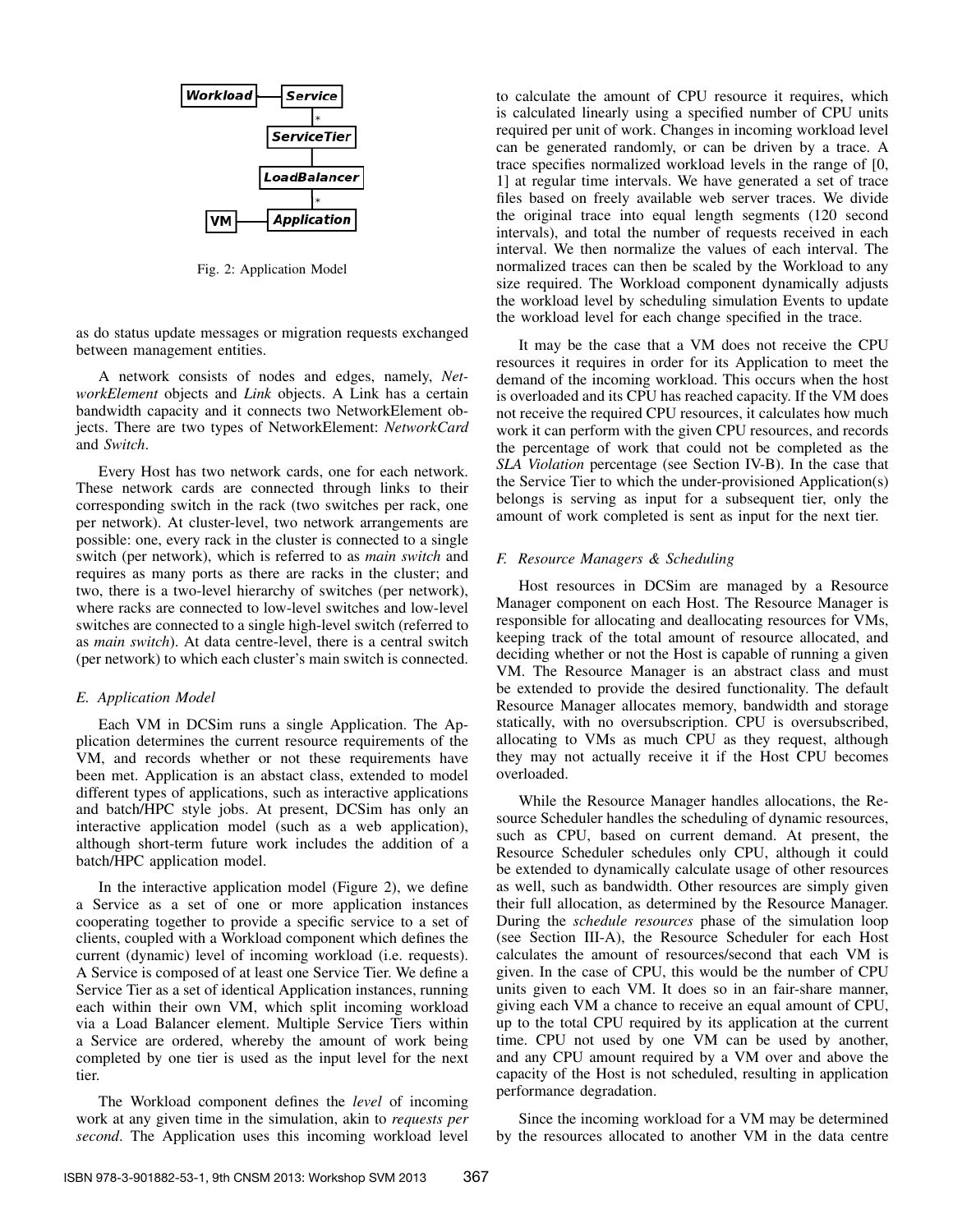(i.e. in multi-tiered Services), the full set of VMs are first sorted such that if VM *b* receives its incoming work from VM *a*, then *a* will be scheduled first. The ordered list of VMs is then scheduled in rounds. Once the scheduling is complete, the resulting division of resources is used to calculate the amount of processing completed over a period of simulation time in the *advance simulation* phase of the simulation loop.

#### *G. Autonomic Managers & Policies*

Our development of DCSim is focused on providing tools to support research on virtualized data centre management. The Autonomic Manager (AM) and related components provide a framework to allow quick development of new management systems, while taking care of some of the messaging and event handling details of DCSim automatically. The AM acts as a container for a set of Capabilities and Policies. A Capability is simply an object that stores data and provides methods for use in one or more Policies. For example, the *HostManager* Capability provides a reference to a host that is managed by an AM possessing the capability. This can be used by a Policy that is designed to manage a host in the data centre. Policies are installed into AM, and implement the actual management logic. A Policy can only be installed in an AM that possesses the Capabilities that the Policy requires to function.

Policies can be triggered on a regular interval, or can respond to events sent to the AM by another Policy or component. In order to design a Policy that executes on a regular interval, we simply create a Policy class that defines an execute() method, and pass the time interval to the AM when installing the Policy. To trigger a policy on the arrival of a specific Event class, we simply define an execute(ConcreteEvent e) method, and the AM will automatically detect that the Policy accepts these Events, and call the Policy whenever one is received.

AMs do not need to be attached to any other component, and can simply run detached from the physical data centre infrastructure. However, they can also be attached to Host objects, to indicate that the AM is running on that Host. When this configuration is used, the AM will only execute when the Host is in the on power state.

Within this framework, it is a quick and simple process to define new Policies, Capabilities and Events to build a desired management system or test a management algorithm.

# *H. Management Actions*

Common management operations performed within a simulation can be encapsulated in a Management Action. DCSim currently features Management Actions for instantiating a new VM, migrating a VM, replicating a VM within a Service Tier, and shutting down a host. Additional Management Actions can be created by extending an abstract class. It is possible to build a set of actions which can be executed either concurrently, in sequence, or in combinations of the two. If a sequence of Management Actions is executed, the preceding Management Actions must complete before subsequent ones can execute. This includes the case where some Management Actions, such as VM migration, may take some time to complete.

#### *I. Metrics*

DCSim includes a mechanism for recording metrics of interest in order to evaluate management systems and algorithms through simulation. All metrics extend the Metric superclass, and DCSim includes a number of specific Metric types as well as some generic types to store basic types of values, such as averages. Metrics can easily be added to the simulation in order to collect any necessary data, most often with a single line of code, and are automatically outputted at the conclusion of the simulation.

#### IV. CONFIGURING AND USING DCSIM

In this section we describe some of what is required to configure and run DCSim.

## *A. Workloads*

As discussed earlier in Section III-E, the Workload component is responsible for specifying a dynamic workload level for Applications running in the simulated data centre. In our simulations, we use normalized workload traces built from 5 real web server traces: the *ClarkNet*, *EPA*, and *SDSC* traces [13], and two different job types from the *Google Cluster Data* trace [14]. To ensure that VMs do not exhibit identical behaviour, we always start the trace for each VM at a randomly selected offset time.

In a data centre, the set of VMs is not static; VMs continuously arrive and depart the data centre. We have therefore implemented a new feature in DCSim which dynamically adds new Services (see Section III-E) to the data centre, which are submitted by sending a VM Submit Event containing a description of the Service to be instantiated in the data centre. Services have a lifespan chosen randomly from a specified distribution, after which they terminate. This helps model not only changes in individual VM resource requirements, but also changes in overall data centre utilization over the course of a single simulation.

# *B. Default Metrics*

DCSim provides a number of useful metrics in order to help judge the performance of data centre management systems and algorithms, including the following:

*Average Active Host Utilization:* The average CPU utilization of all hosts that are currently in the on state. The higher the value, the more efficiently resources are being used.

*Max, Min, and Average Active Hosts:* The maximum, minimum, and average number of Hosts in the on state at once.

*Number of Migrations:* The number of migrations triggered during the simulation, by each management component that triggers migrations.

*SLA Violation (SLA V):* The percentage of work that could not be completed due to resource under-provisioning. This also includes a migration overhead penalty of 10% of the current incoming work applied to VMs during migration [15].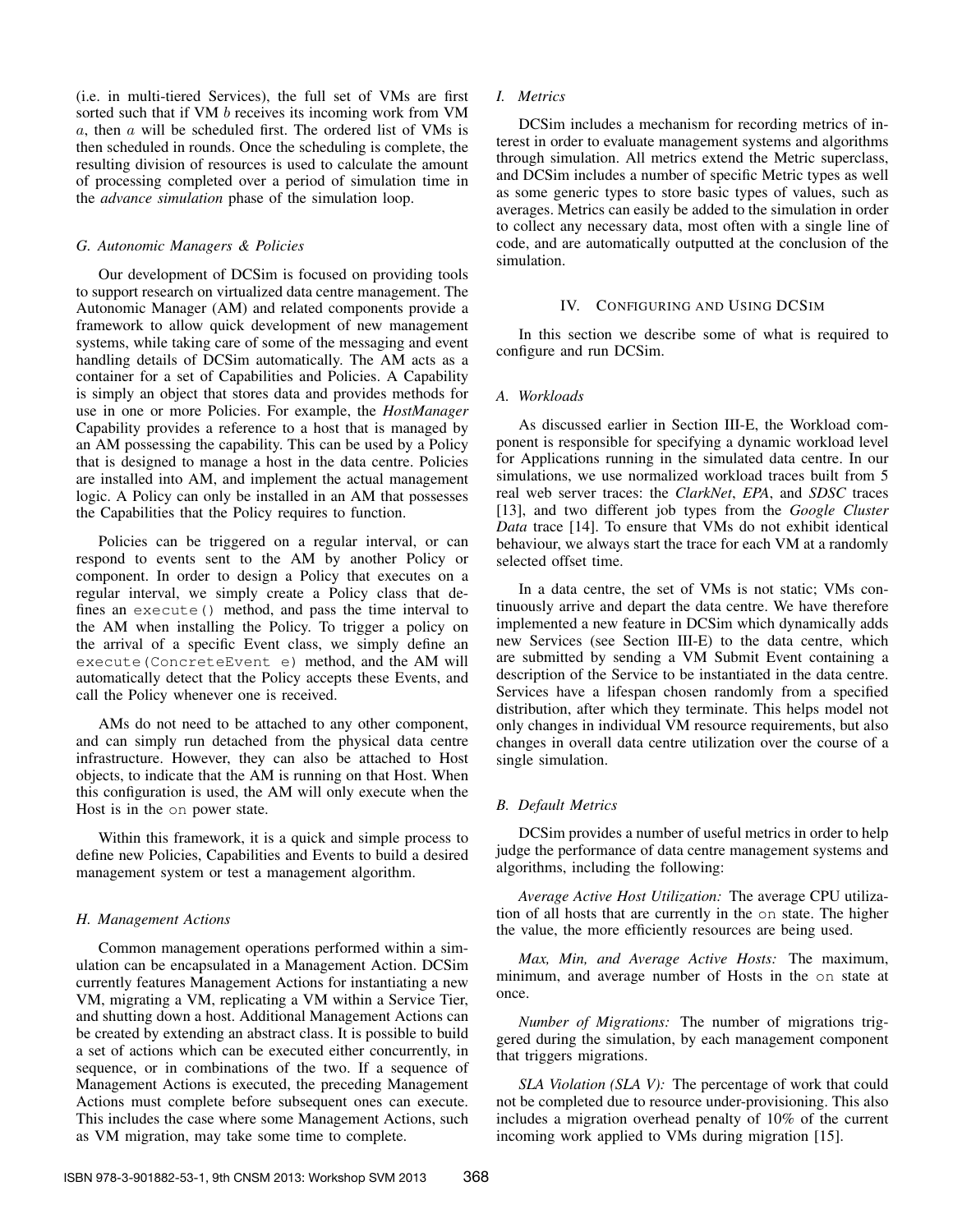*SLA Violation Duration (SLA Duration):* The total amount of time that all VMs spent in a state of SLA violation. For example, if two VMs were each in SLA violation for 5 minutes, the *SLA Violation Duration* would be 10 minutes.

*Power Consumption:* Power consumption is calculated for each host, and the total kilowatt-hours consumed during the simulation are reported.

*Message Counts:* The number of message sent, for each subclass of MessageEvent used during the simulation.

*Services:* The number of new Services created and submitted for instantiation to the data centre, the number of Services that end during the simulation, and the number of Service instantiations that fail due to inability to find a suitable host for placement.

# *C. Performing Experiments with DCSim*

In order to make configuring and performing experiments with the simulator as clean and easy as possible, we added a set of new helper classes for performing simulations. The SimulationTask class encapsulates a single simulation configuration, allowing the user to configure the simulator by implementing the setup() method, while taking care of the details of running the simulation automatically. Simulation name, and duration can be specified, as well as a period of time to wait before recording metrics. Finally, a seed for random number generation can be passed to the SimulationTask to be used to generate any random elements, such as workload configurations. This provides repeatable experiments, which is convenient both for debugging and for comparing management systems and algorithms. Once the SimulationTask has been run, a collection of Metrics recorded during the simulation is returned.

In order to run several simulations, either sequentially or concurrently, SimulationTask objects can be added to a SimulationExecutor. The SimulationExecutor handles spawning threads for individual SimulationTasks, waiting for all tasks to complete, and returning the resulting Metric collections from each SimulationTask.

# *D. Output & Logging*

DCSim uses the logging library Apache log4j [16]. By default, only basic output is printed to the console, with other options available for more detailed logging (at the expense of processing time required for logging I/O). The DCSim configuration file contains several options specifying different logging output:

*Enable Detailed Console:* This will cause detailed, humanreadable data on the execution of the simulation to be outputted to the console. This includes data on each Host and VM at every step in simulation, as well as data on management operations such as VM migration.

*Enable Console Log File:* Console output will also be written to a log file.

*Enable Simulation Logging:* Individual, detailed data on the execution of the simulation (the same data as enabled with the *Enable Detailed Console* option), will be written to a separate log file for each SimulationTask run, even if several SimulationTask objects are executed concurrently.

*Enable Trace:* This will enable a machine-readable version of the detailed simulation data, for use in graphing or visualizations.

## *E. Visualization Tool*

When developing and evaluating data centre management techniques, it can be extremely helpful to have a tool to visualize what is happening within the simulated data centre. We have developed a visualization tool that makes use of the machine-readable trace output of DCSim to provide a set of graphs describing the simulation run in detail. Furthermore, it includes an animation, allowing the state of Hosts and VMs in the data centre to be viewed as the simulation time progresses. Host and VM resource utilization are presented, and VM migrations and new instantiations are clearly shown. This allows the researcher to visually see how a management system or algorithm is operating, and to gain new insight into its behaviour.

# V. EVALUATION

In this section we demonstrate how DCSim can be used to implement and evaluate a management system, and use three different (though similar) management systems as working examples. We first describe the elements of these management systems (such as autonomic manager capabilities, policies, and events), discuss the changes that were made from one system to the next, and later compare the systems through simulation.

## *A. Data Centre Infrastructure*

The target infrastructure consists of a collection of hosts and a DataCentre abstraction that contains all of the hosts. Each host has an associated Autonomic Manager (AM), as does the data centre. In the next sections we will discuss the capabilities of these managers and their associated policies.

# *B. Management Systems - Common Elements*

Each host in the data centre has an AM associated with it. This manager possesses a capability, namely *HostManager*, that acts as a knowledge base for the manager, storing all relevant management information that the policies may need to successfully execute. One such policy is the *HostMonitoringPolicy*, which upon invocation collects the current status information of the host (resources in use or allocated, power consumption, number of incoming and outgoing VM migrations, etc.), packages the information in a *HostStatusEvent* message, and sends the message to the data centre's AM. The *HostMonitoringPolicy* requires the *HostManager* capability, so as to be able to access the host and collect the necessary status information.

Another policy installed in every host's AM is the *Host-OperationsPolicy*. This policy defines the behaviour of the manager upon receiving the events *InstantiateVmEvent*, *MigrationEvent* and *ShutdownVmEvent*. These events trigger the allocation of the resources requested for the VM in the host, start a migration process, and stop and deallocate a VM, respectively.

At installation time, the *HostMonitoringPolicy* is configured to be triggered every 5 minutes. This behaviour is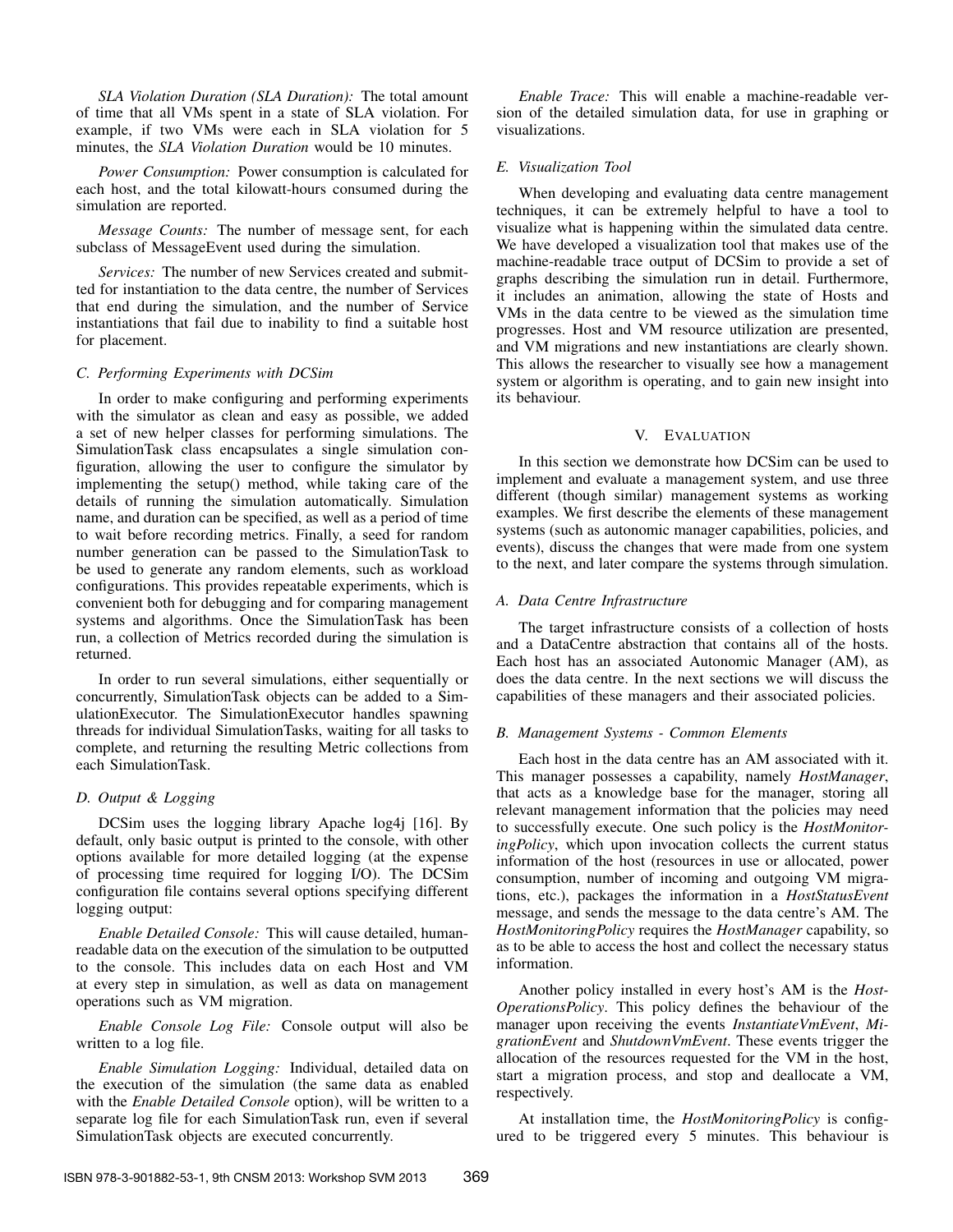achieved by creating a *RepeatingPolicyExecutionEvent* with a periodicity of 5 minutes and specifying the host's AM as intended target. When the manager receives the event (once every 5 minutes), it triggers the associated policy.

The data centre's AM possesses the *HostPoolManager* capability, which serves to store information about a collection of hosts (in this case, all the hosts in the data centre). In the following sections we will discuss the policies that are installed in this AM.

## *C. Static Management System*

The Static Management System allocates VMs in the data centre according to their expected peak resource demand, allocating to each incoming VM the total resources requested at creation time and never modifying that allocation. This is achieved through a single management policy, which is installed in the data centre's AM. This policy is a *VM Placement policy*, which defines how to perform the mapping of incoming VMs to hosts. Every time a *VmPlacementEvent* is received, the data centre's AM invokes the VM Placement policy. This policy implements a greedy algorithm to place the incoming VM in the first host that has enough resources available to fit the VM without over-committing resources. If one such hosts is found, then the search is terminated and an *InstantiateVmEvent* is sent to the host. Otherwise, the VM Placement fails and the client request is rejected. The policy relies on the manager's *HostPoolManager* capability to get status information about all the hosts.

Another policy installed in the data centre's manager is the *HostStatusPolicy*. This policy is invoked every time a *HostStatusEvent* is received. The policy stores the new host status information in a data structure in the *HostPoolManager* capability of the data centre AM.

# *D. Dynamic Periodic Management System*

The Dynamic Periodic Management System maps VMs into hosts based on their current resource needs. Resources such as memory, bandwidth and storage are statically allocated and never change, but the CPU is *oversubscribed*, therefore allowing the system to map more VMs to a host than is possible with the Static Management System.

Like the Static Management System, the *VM Placement policy* installed in the data centre's AM is invoked upon reception of a *VmPlacementEvent*. This policy is similar to the one used in the Static Management System, but since this system leverages CPU oversubscription, the policy does not require the hosts to have unallocated CPU for the incoming VM, but the policy rather checks how much CPU is actually in use in the host, and if there is enough CPU not in use, then the VM can be mapped into the host. As mentioned before, the system maps VMs into hosts based on the VMs' current resource needs. At creation time, the requested resources are taken as the current resource needs of the VM.

By oversubscribing resources, the management system can increase the resource utilization of the hosts, and therefore of the data centre as a whole. However, this strategy increases the risk of hosts becoming *stressed*. A *stress situations* occurs when the combined demand of the VMs co-located in a host exceeds the resource capacity of the host. When this happens, one or more VMs have to be migrated to another host, so as to free resources locally to satisfy the resource demand of the remaining VMs.

The management system uses a *VM Relocation policy* to determine which VMs to migrate away from a stressed host and to choose a new host for the migrating VMs. The policy is configured at installation time to run periodically every 10 minutes. When invoked, the policy first checks the set of hosts to determine which, if any, are stressed. For each stressed host, the policy follows a greedy algorithm to select VMs for migration and to find target hosts in which to place the migrated VMs.

The management system also uses a *VM Consolidation policy* to periodically consolidate VMs in the data centre, attempting to minimize the number of physical servers that need to be powered on to host VMs. This policy is installed in the data centre's AM and is configured to be invoked every hour. Upon invocation, the policy uses a greedy algorithm to migrate VMs away of underutilized hosts and into hosts with higher resource utilization. Hosts that are emptied of VMs are then suspended or powered off, to conserve power.

The same *HostStatusPolicy* used in the Static Management System is used here to process *HostStatusEvent* messages and maintain up-to-date status information about the hosts in the data centre.

# *E. Dynamic Reactive Management System*

The Dynamic Reactive Management System is very similar to the Dynamic Periodic Management System, except that it triggers its *VM Relocation policy* on demand rather than periodically. The *VM Relocation policy* itself is essentially the same, with minor changes implemented to allow the policy to run as frequently as required rather than periodically.

The Reactive system attempts to detect stress situations and trigger VM migrations as soon as possible, so as to reduce the SLA violations suffered by VMs co-located in stressed hosts. In order to achieve this behaviour, a new *HostStatusPolicy* (i.e. different from the corresponding policy from the Dynamic Periodic Management System) is necessary. This policy, known as *ReactiveHostStatusPolicy*, is still invoked upon receipt of a *HostStatusEvent* and is still responsible for updating hosts' status information. However, once the status information of the host associated with the event is updated, the policy issues a *VmRelocationEvent* so as to invoke the *VM Relocation policy*.

Upon invocation, the new *VM Relocation policy* first queries the *VmRelocationEvent* to obtain identification information of the host whose status information was recently updated. The policy then performs a stress check on the host. If the host is stressed, the policy looks for VMs to migrate away from the host and for target hosts to receive the migrated VMs. If the host is not stressed, the policy terminates its execution.

# *F. Experimental Setup*

The simulated data centre for these experiments consists of 200 hosts, divided equally between two types: *small* and *large*. The *small* host is modelled after the HP ProLiant DL380G5, with 2 dual-core 3GHz CPUs and 8 GB of memory. The *large*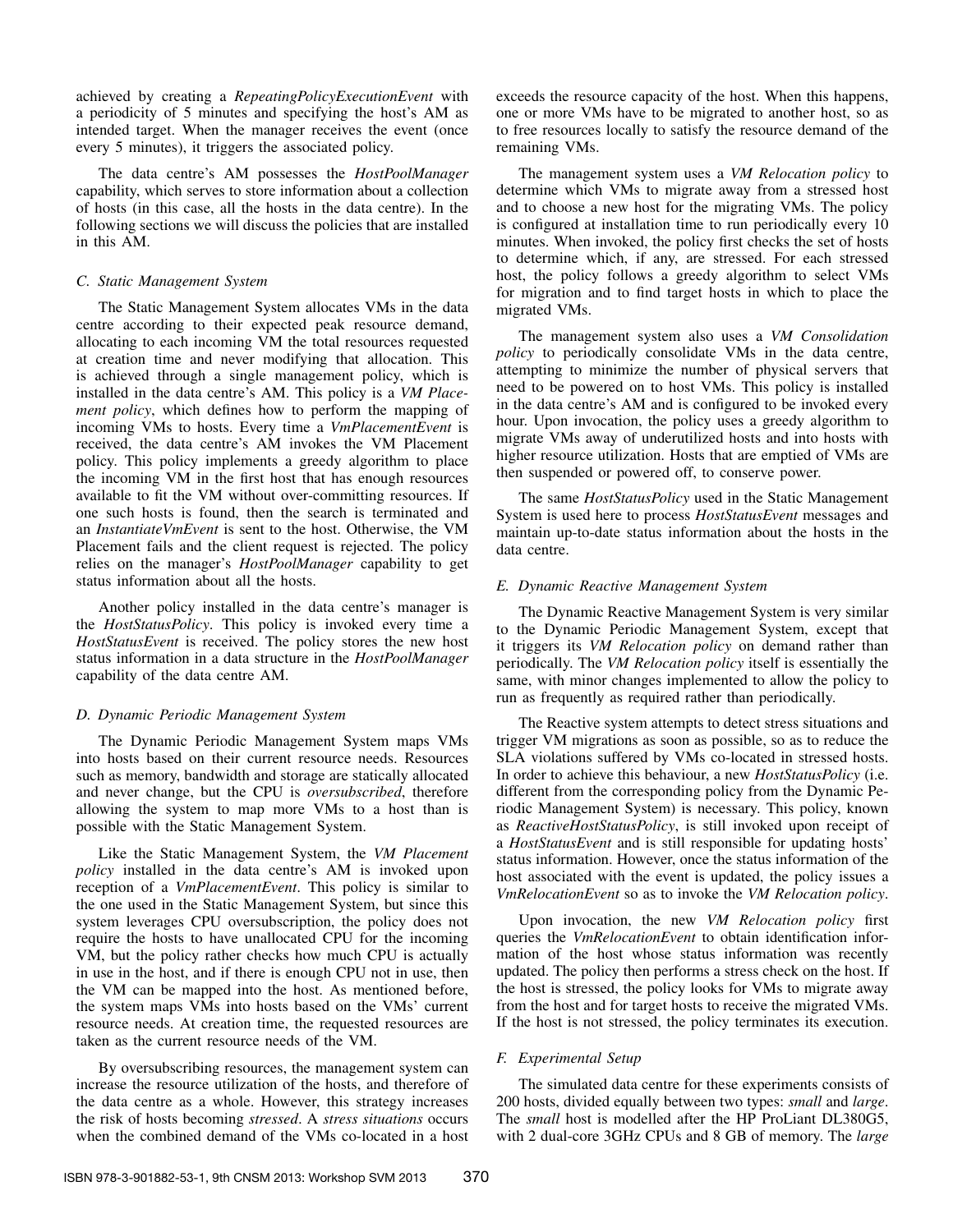|          | Host Util. | # Migs | Power   | SLA V.    | <b>SLA</b> Duration | <b>Failed Placement</b> |
|----------|------------|--------|---------|-----------|---------------------|-------------------------|
| Static   | 46%        |        | 7221kWh | 0.0%      |                     | 24%                     |
| Periodic | $80\%$     | 10261  | 5056kWh | $0.109\%$ | 26.58 days          | $0\%$                   |
| Reactive | 79%        | 12508  | 5121kWh | $0.059\%$ | $15.42$ days        | $0\%$                   |

TABLE I: Management Systems Comparison

host is modelled after the HP ProLiant DL160G5, with 2 quadcore 2.5GHz CPUs and 16GB of memory. The different types of host have different power efficiency, which is calculated as *CPU capacity* / *power consumption at 100% utilization*. The power efficiency of the *large* host is 85.84 cpu/watt, while the power efficiency of the *small* host is 46.51 cpu/watt.

We use three types of VMs in these experiments. The *small* VM requires 1 virtual core with 1500 CPU units (minimum), plus 512MB of memory. The *medium* VM requires 1 virtual core with 2500 CPU units (minimum), plus 512MB of memory. The *large* VM requires 2 virtual cores with 2500 CPU units each (minimum), plus 1GB of memory. These descriptions correspond to the resource requirements of the VMs at creation time. Once a VM is running in the data centre, further placement and allocation considerations are made based on the actual resource *usage* of the VM. These experiments include an equal number of each type of VM.

The experiments are configured to create 600 VMs in the first 40 hours of simulation. These VMs remain throughout the entire experiment, so as to maintain a minimum level of load in the data centre. In the third day of simulation, new VMs begin to arrive; they do so at a changing rate and last for about a day. The total number of VMs in the data centre changes daily, using randomly chosen values uniformly distributed between 600 and 1600. This second set of VMs provides for a dynamic load in the data centre.

We use the term *workload pattern* to refer to a randomly generated collection of VM instances with arrival, departure, and trace offset times. A *workload pattern* can be repeated by providing the random seed with which it was first generated.

#### *G. Results*

We evaluated the three proposed management systems through simulation using DCSim. We generated 10 different *workload patterns* and evaluated each management system under each of these *workload patterns*. The experiments lasted 10 simulated days, though only the last 8 days of simulation were recorded; the first 2 days were discarded to allow for the system to stabilize before recording results. Table I presents the results for each management system, averaged across the different *workload patterns*.

We can see that the Static Management System achieved the lowest Host Utilization by far, which translated also into the highest Power Consumption. However, given that VMs are statically allocated their total resource request (enough to meet their peak demand), the management system avoids SLA Violations completely. It should be noted, however, that such a conservative approach to resource allocation resulted in an elevated percentage of Failed Placements, while the other management systems were able to accept every VM creation request.

Both Dynamic Management Systems achieved similar results, with Periodic showing slightly higher Host Utilization (and therefore less Power Consumption) and Reactive lowering SLA Violation and SLA Duration by about 40%. However, Reactive's reduction of SLA Violations was achieved by triggering VM migrations as soon as hosts became stressed, which resulted in a 20% increase in the total number of VM migrations issued.

#### VI. CONCLUSIONS AND FUTURE WORK

Developing and evaluating data centre management techniques on the scale that they are ultimately required to perform at presents a significant challenge. As such, most work turns to simulation tools for their experimentation. We present a number of extensions and additional features to an existing simulation tool, DCSim [1], [2]. DCSim simulates a virtualized data centre, operating an IaaS Cloud, which allows researchers to quickly evaluate and fine-tune management algorithms at a speed and scale not possible with a real implementation. Our improvements to DCSim include work on the core of the simulator, improved Event, communication and management mechanisms, and a more complete model of the structure of a data centre. We also present improved simulation configuration tools and output, including a unique visualization tool. Finally, we have presented an example use-case of the simulator, comparing three different VM management systems, to demonstrate the usefulness of the simulation results.

A number of additional features are planned for DCSim. An HPC/batch style application model should be included, as data centres typically host both interactive and HPC workloads. The model for interactive applications could also be enhanced to provide request response times for improved reporting on SLA related metrics.

VM migrations are an important aspect to dynamic VM management, and their overhead needs to be considered in as accurate a manner as possible. We plan to include a more detailed modelling of migration bandwidth, and the impact of multiple simultaneous migrations on both migration time and SLA metrics, using our new model of data centre networking. Finally, the thermal state of the data centre should be considered and used to calculate cooling costs, as cooling power represents a significant cost for data centre operations.

#### ACKNOWLEDGEMENTS

We thank the National Sciences and Engineering Research Council of Canada (NSERC) for their support.

#### **REFERENCES**

[1] (2013, May) DCSim project site. Distributed and Grid Systems (DiGS) Research Group, Western University. [Online]. Available: http://digs.csd.uwo.ca/